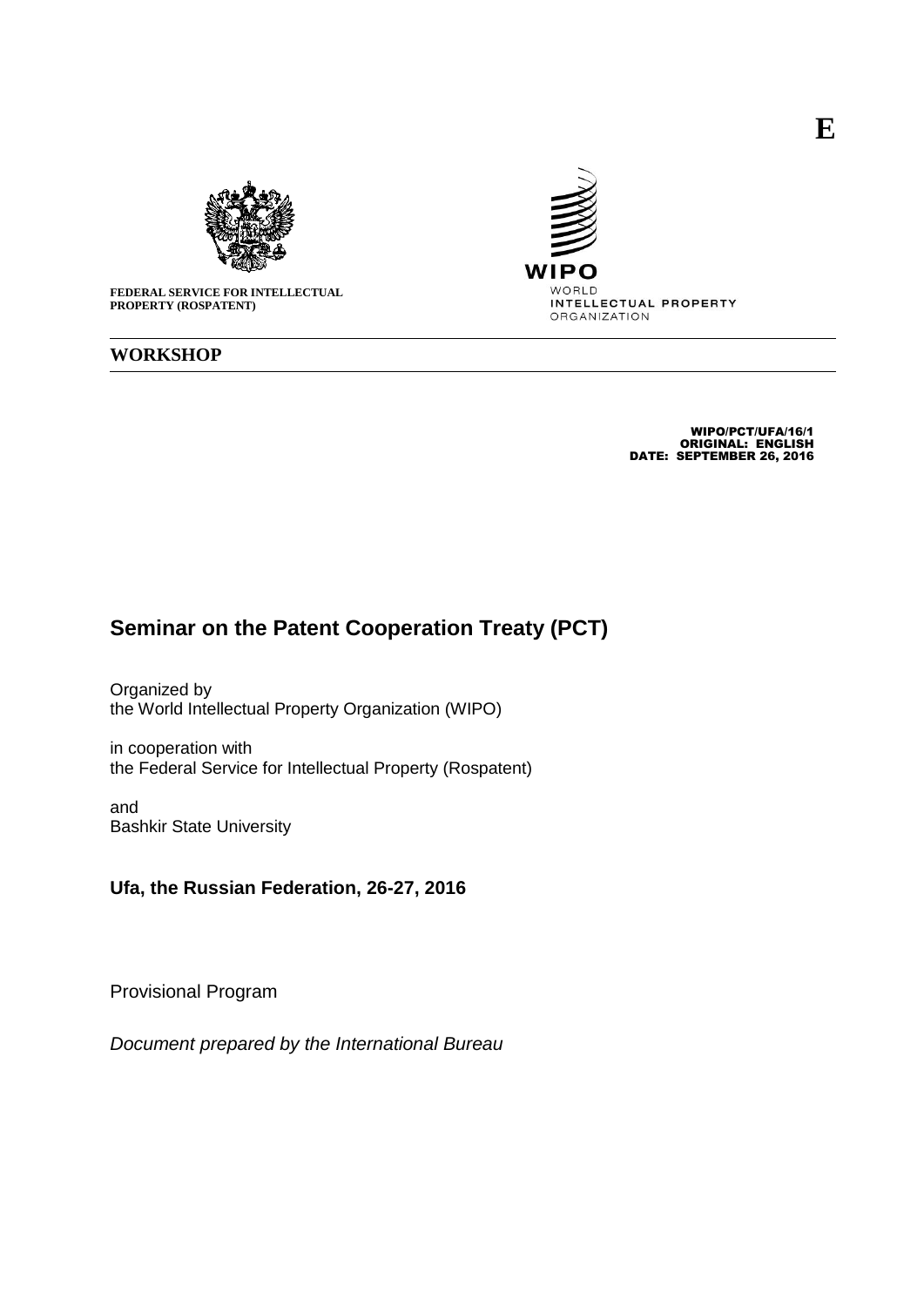page 2

#### Monday, September 26, 2016

09.30 – 10.00 Registration

#### 10.00 – 10.30 OPENING CEREMONY & WELCOME REMARKS

Rector

Ms. Anjali Aeri, Program Officer, PCT International Cooperation Division, WIPO

#### 10.30 – 11.15 **Introduction to the PCT System**

Speaker: Ms. Anjali Aeri, Program Officer, PCT International Cooperation Division, WIPO

#### 11.15 – 12.00 **Filing of PCT Applications. Functions of a Receiving Office**

Speaker: Ivanova Tatiana Mikhailovna, a leading state expert on intellectual property, the international patent cooperation section of the Federal Institute of Industrial Property (FIPS)

- $12.00 12.15$  Break
- 12.15 13.00 **Functions of the International Bureau of WIPO under the PCT International Publication**

Speaker: Ms. Anjali Aeri, WIPO

- 13.00 14.00 Lunch Break
- 14.00 15.30 **International Search and International Preliminary Examination**

Speaker: Ms. Anjali Aeri, WIPO

- 15.30 15.45 Break
- 15.45 16.30 **Experience of Rospatent as an International Searching Authority and International Preliminary Examining Authority**

Speaker: Ivanova Tatiana Mikhailovna, FIPS

16.30 – 17.00 Q &A - Discussion